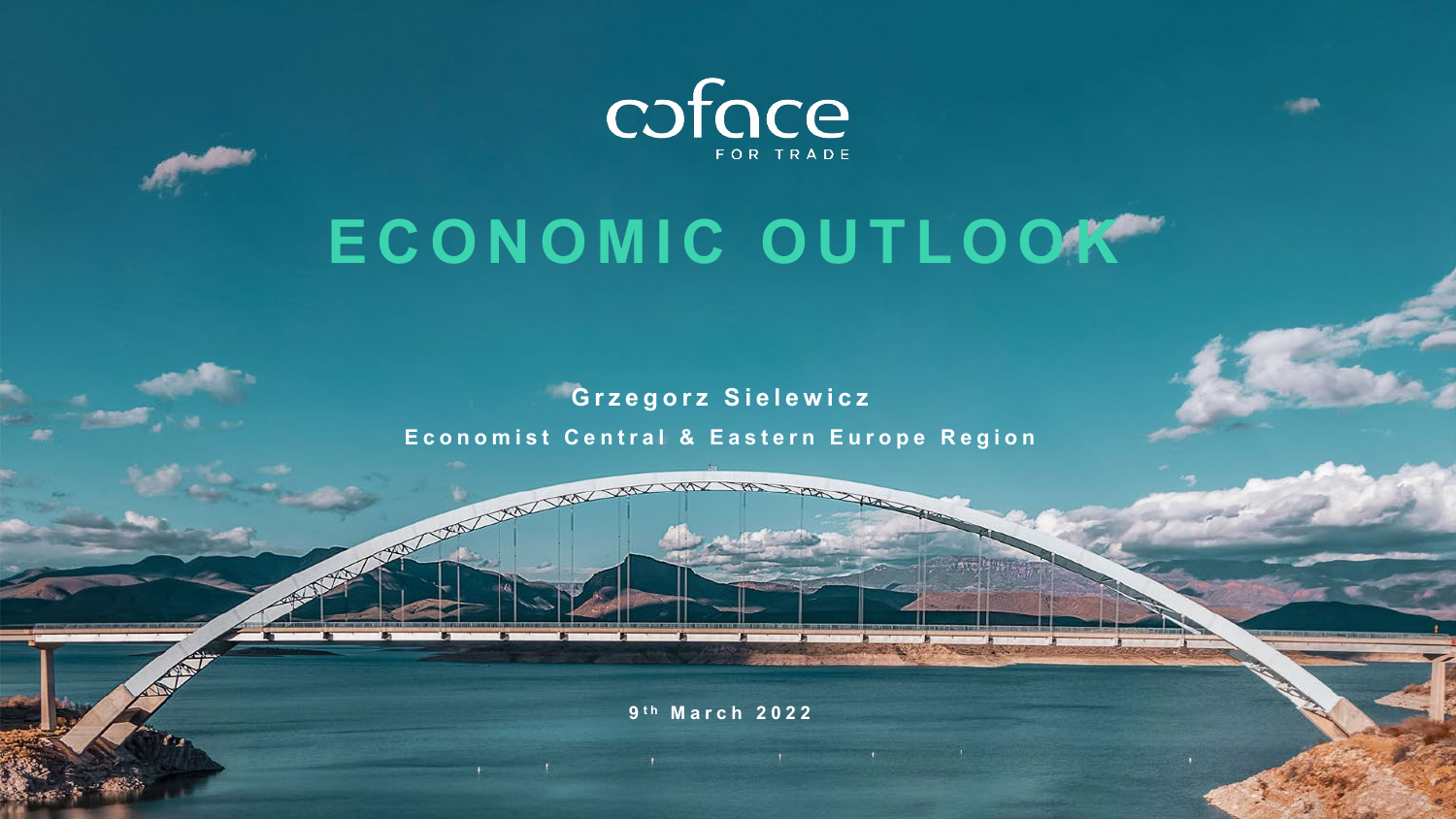## **COMMODITY PRICES : HIGHER FOR LONGER!**

#### **Europe Brent Spot Price**  (USD/Barrel), **Natural Gas TTF Price** (daily data)



#### **Prices of selected agricultural commodities**

 $(100 =$  Jan 2019)



coface

*Sources: GS, Datastream, Coface*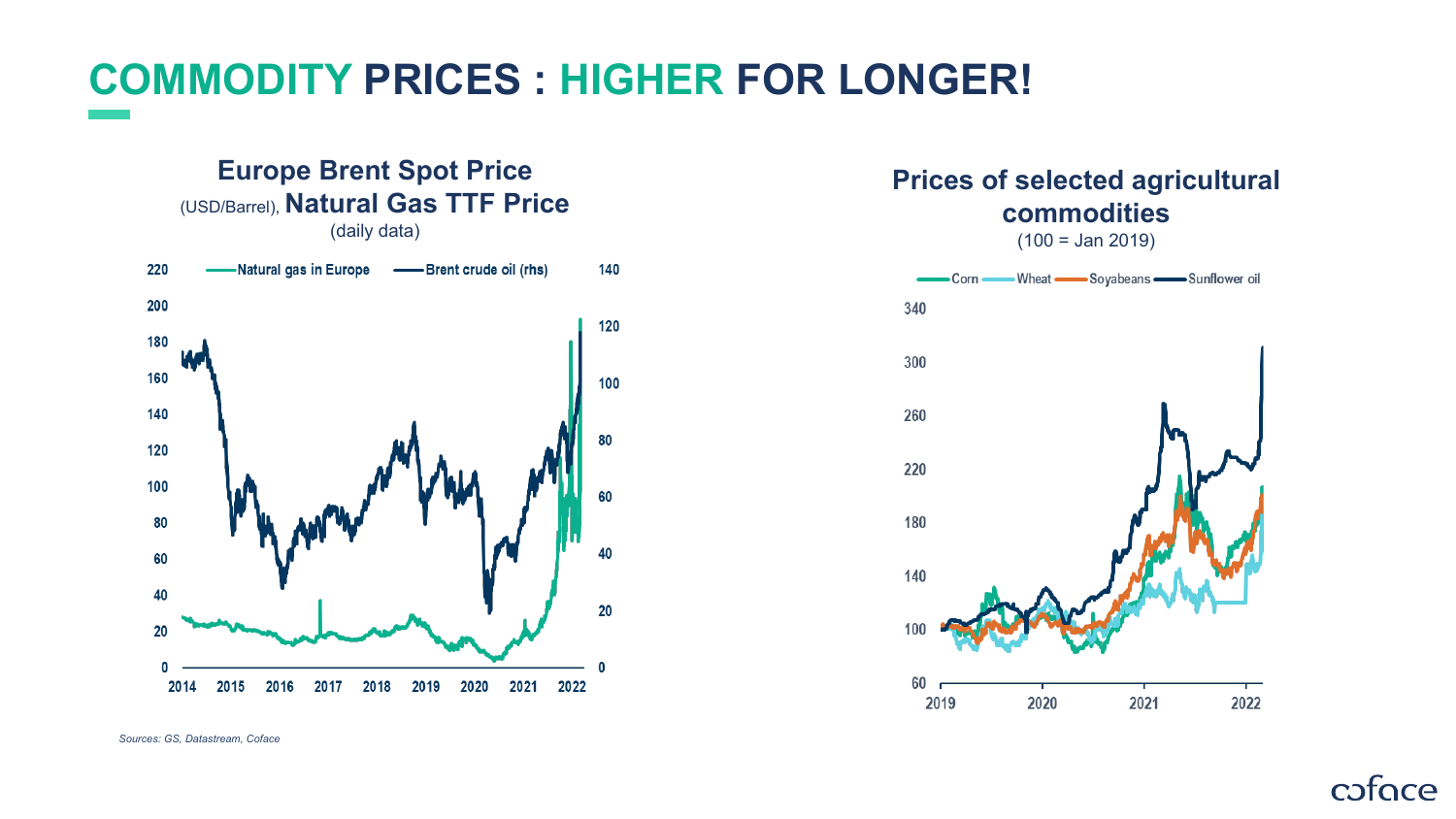### **RUSSIA: OIL AND GAS ARE IMPORTANT FOR EUROPE**



*Sources: Gazprom, BP Statistical Review, Coface*

**88%**

**39% 53%**

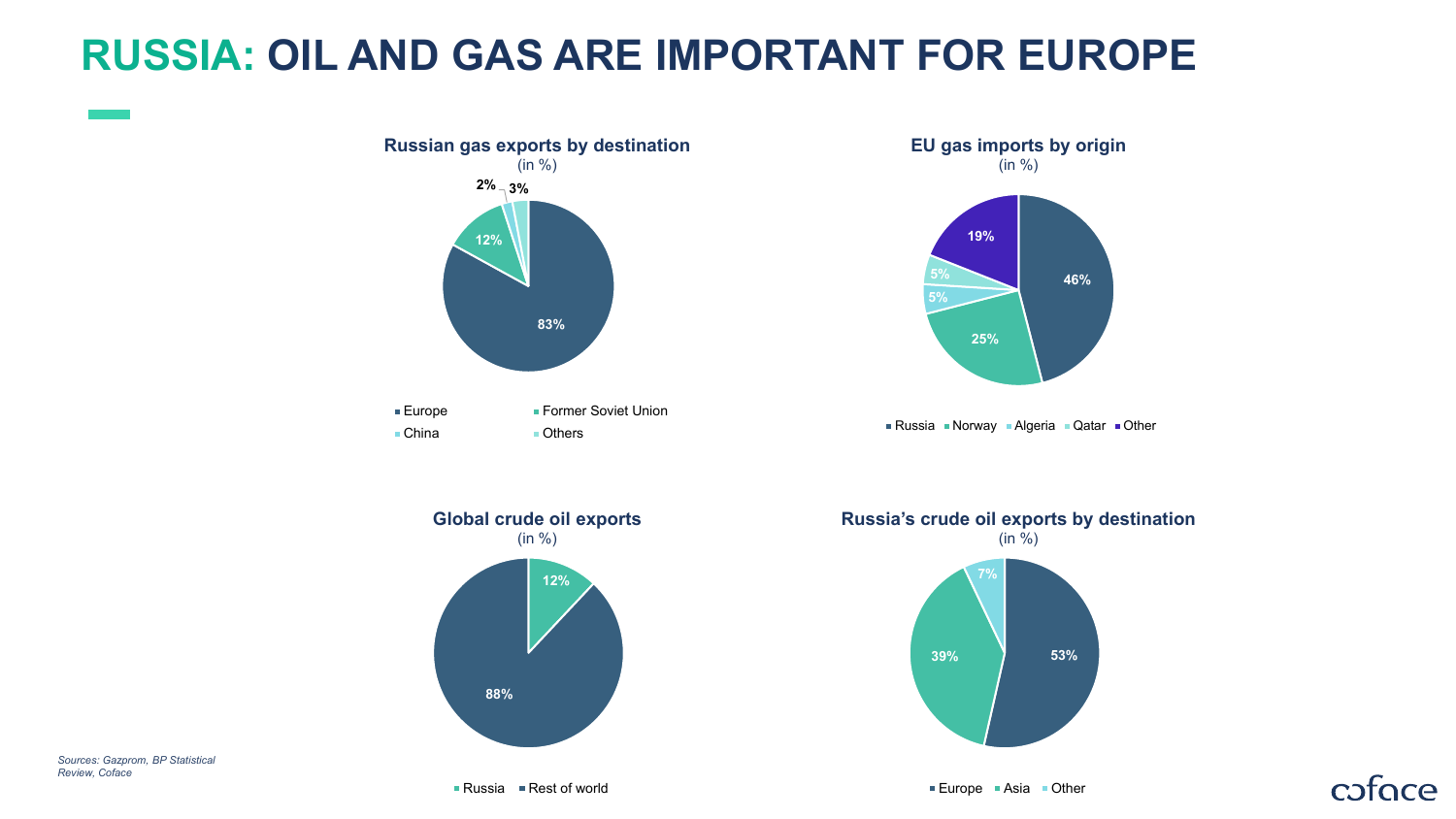### **RUSSIA: IMPORTANT PRODUCER FOR THE FOOD AND METAL INDUSTRY**



#### (in %) **Russian share in global production of selected metals** (in %)



*Sources: USDA ASDE Report, Coface*

*Sources: JP Morgan, Coface*

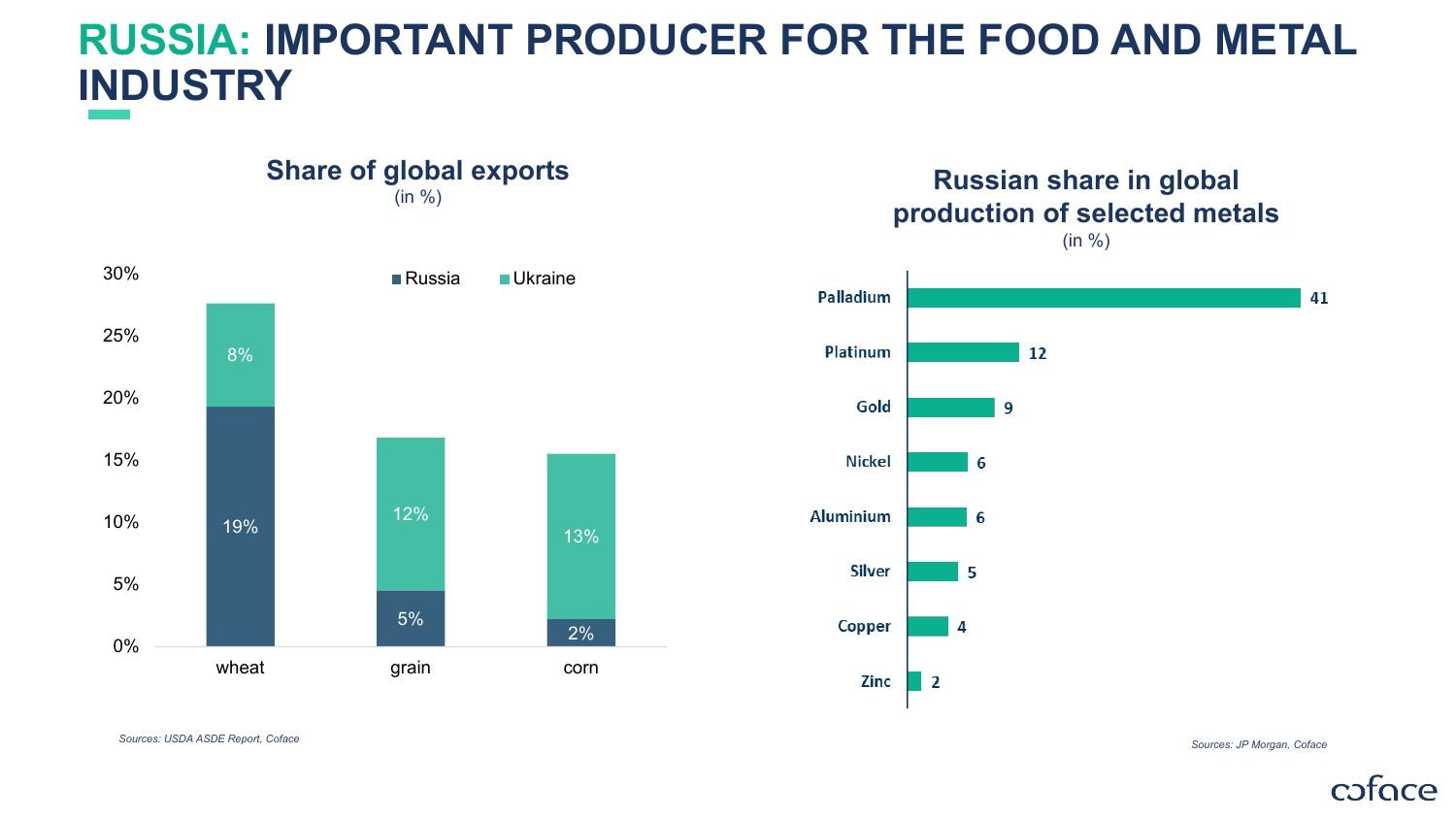### **RUSSIA IMPORTS: A LACK OF EUROPEAN AND US SUPPLIES WOULD BE HARMFUL**



![](_page_4_Figure_2.jpeg)

![](_page_4_Figure_3.jpeg)

![](_page_4_Figure_4.jpeg)

![](_page_4_Figure_5.jpeg)

![](_page_4_Figure_6.jpeg)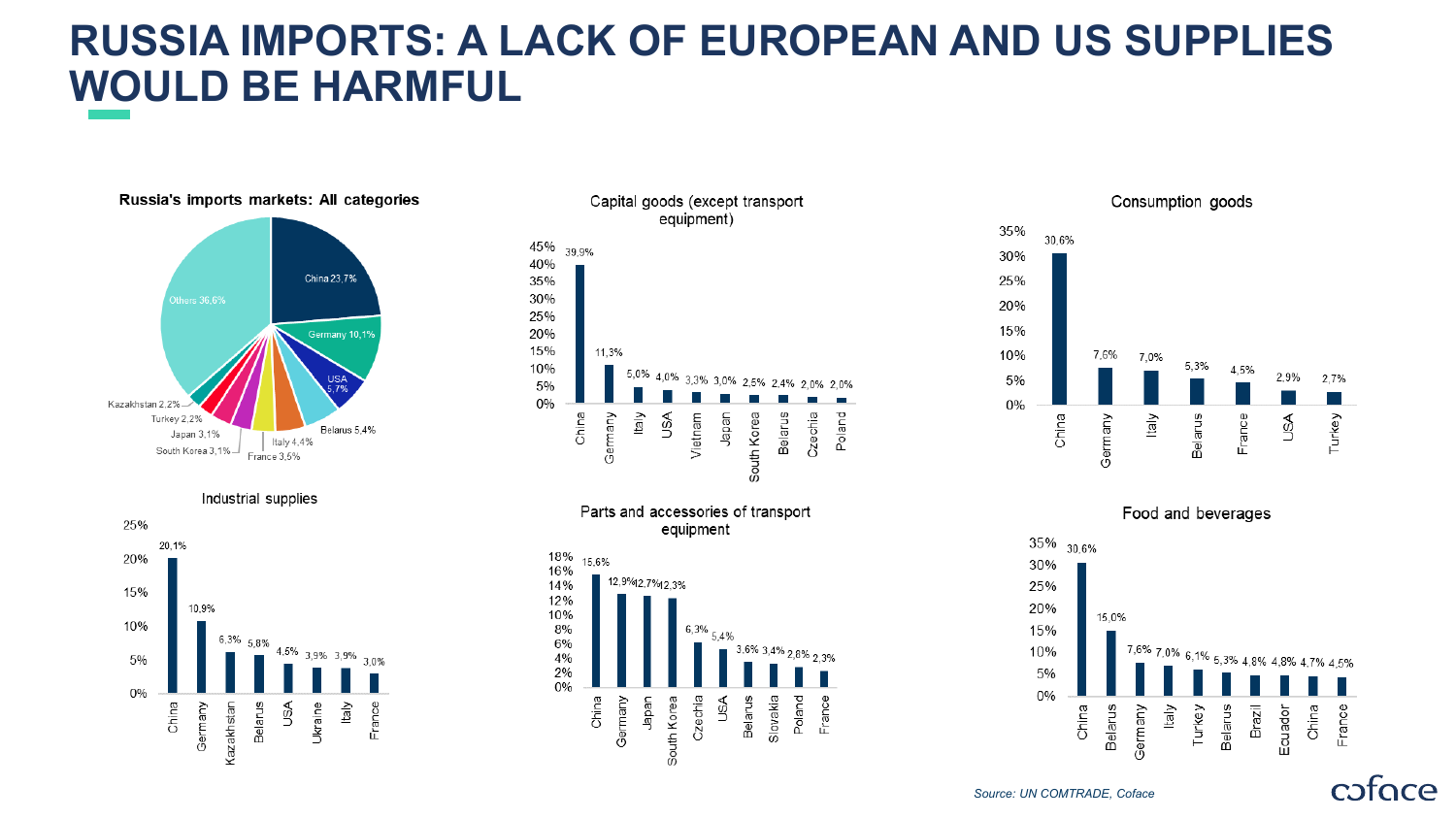### **RUSSIA EXPORTS: CHINA AS THE MAIN MARKET HOWEVER MINERAL FUELS GO TO EUROPE AS WELL**

![](_page_5_Figure_1.jpeg)

Fuels and lubricants

![](_page_5_Figure_3.jpeg)

![](_page_5_Figure_4.jpeg)

Food and beverages (primary)

![](_page_5_Figure_6.jpeg)

Industrial supplies 18,4% 20% 18% 16% 14% 11.1% 12% 10% 8% 5,2% 5,1% 4,8% 4,3% 6% 2,8% 2,7% 4% 2%  $0%$ Finland China Turkey  $\gtrsim$ Kazakhstan Netherlands Belarus Germany

![](_page_5_Figure_8.jpeg)

cofoce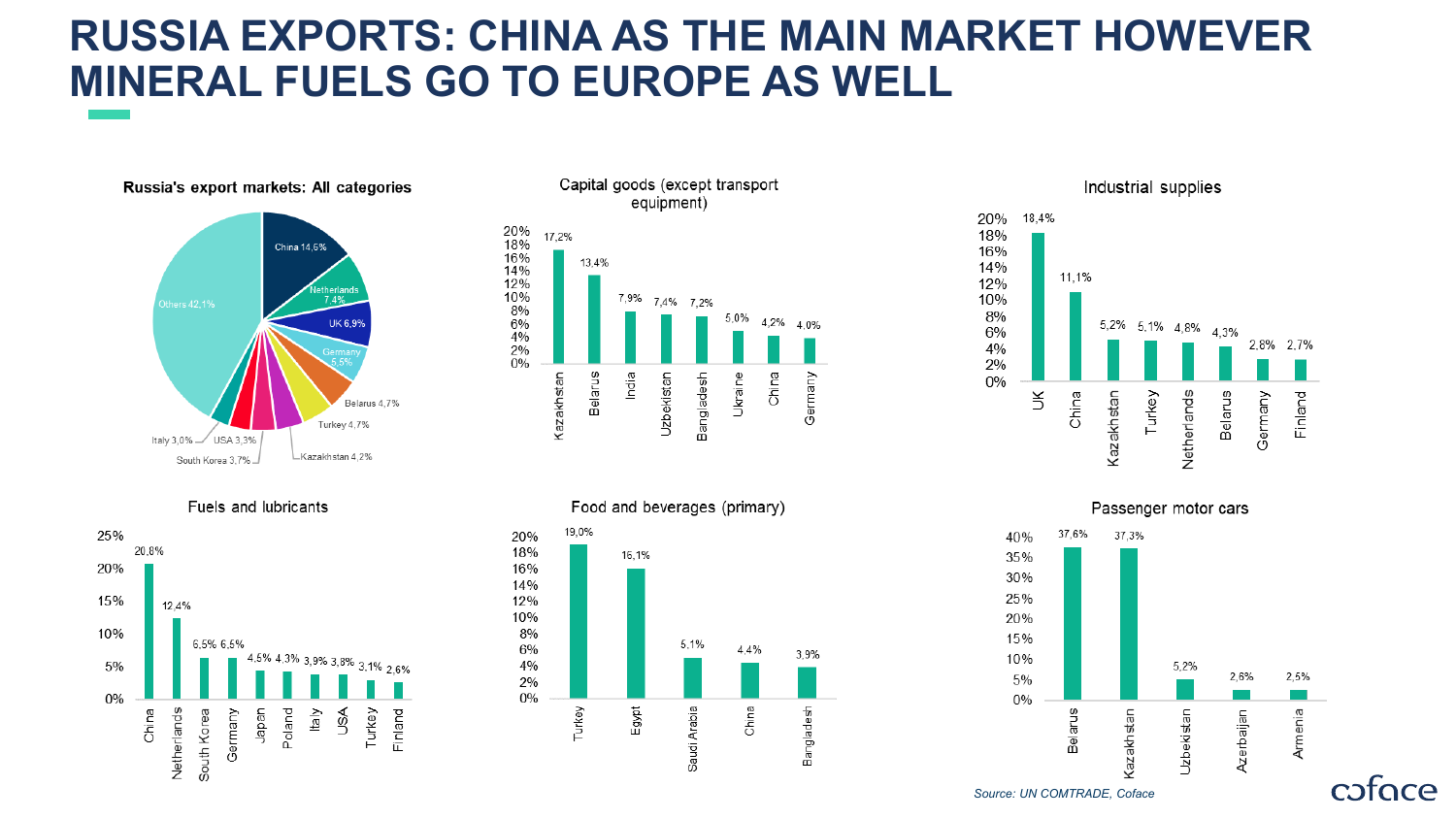# **HIGHER ENERGY COSTS WILL DRIVE INFLATION FURTHER**

#### **Natural gas as a share of total primary energy consumption** (%)

![](_page_6_Figure_2.jpeg)

**Inflation** (%, HICP, YoY growth)

![](_page_6_Figure_4.jpeg)

*Source: BP, Eurostat, Coface*

coface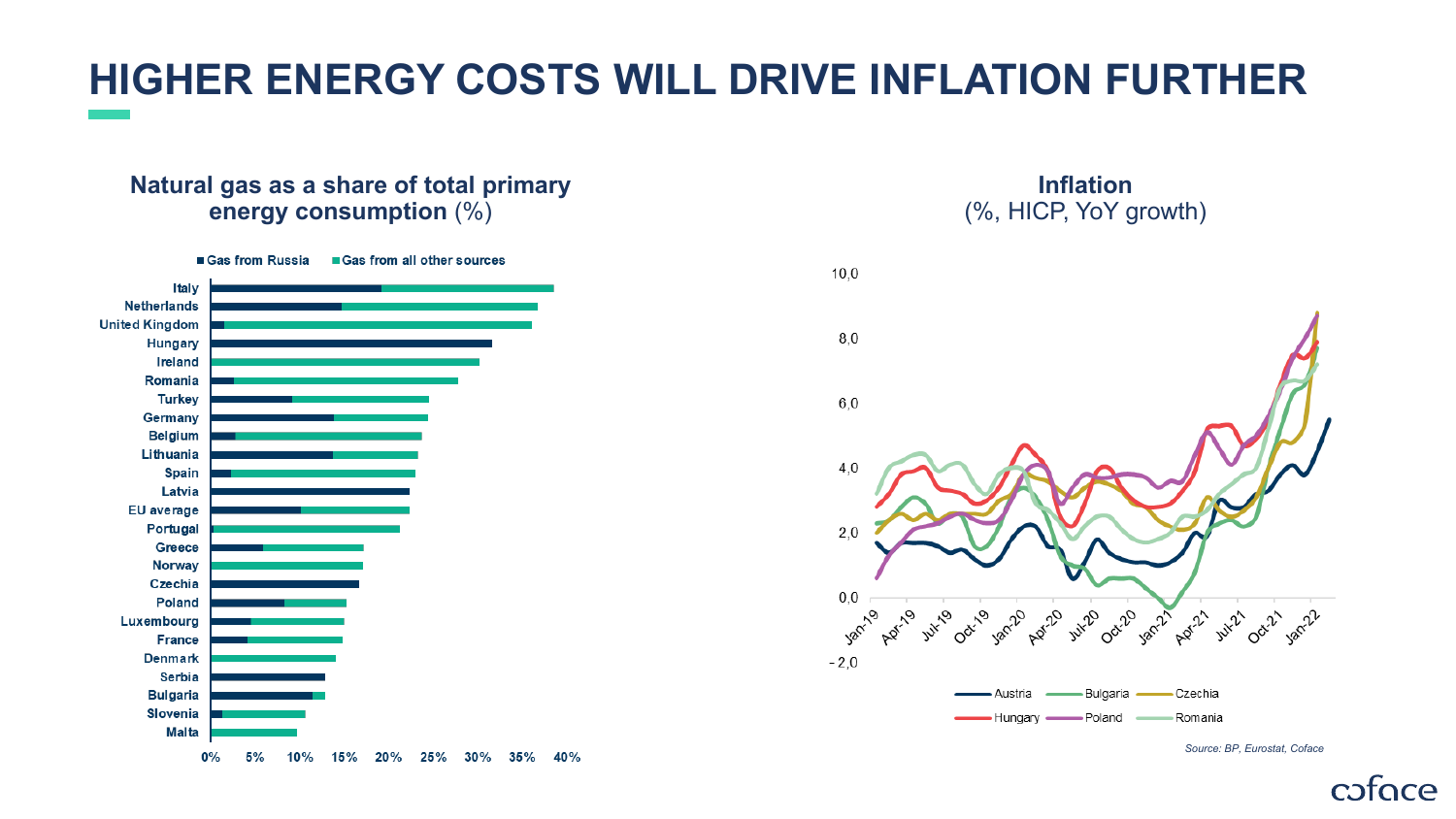# **SEVERAL CEE ECONOMIES LEAD IN INFLATION ACCELERATION**

#### **Annual HICP inflation rates in January 2022** (%)

![](_page_7_Figure_2.jpeg)

**HICP inflation: Item weights** (%)

![](_page_7_Figure_4.jpeg)

*Source: Eurostat, Coface Source: Eurostat, Coface*

cofoce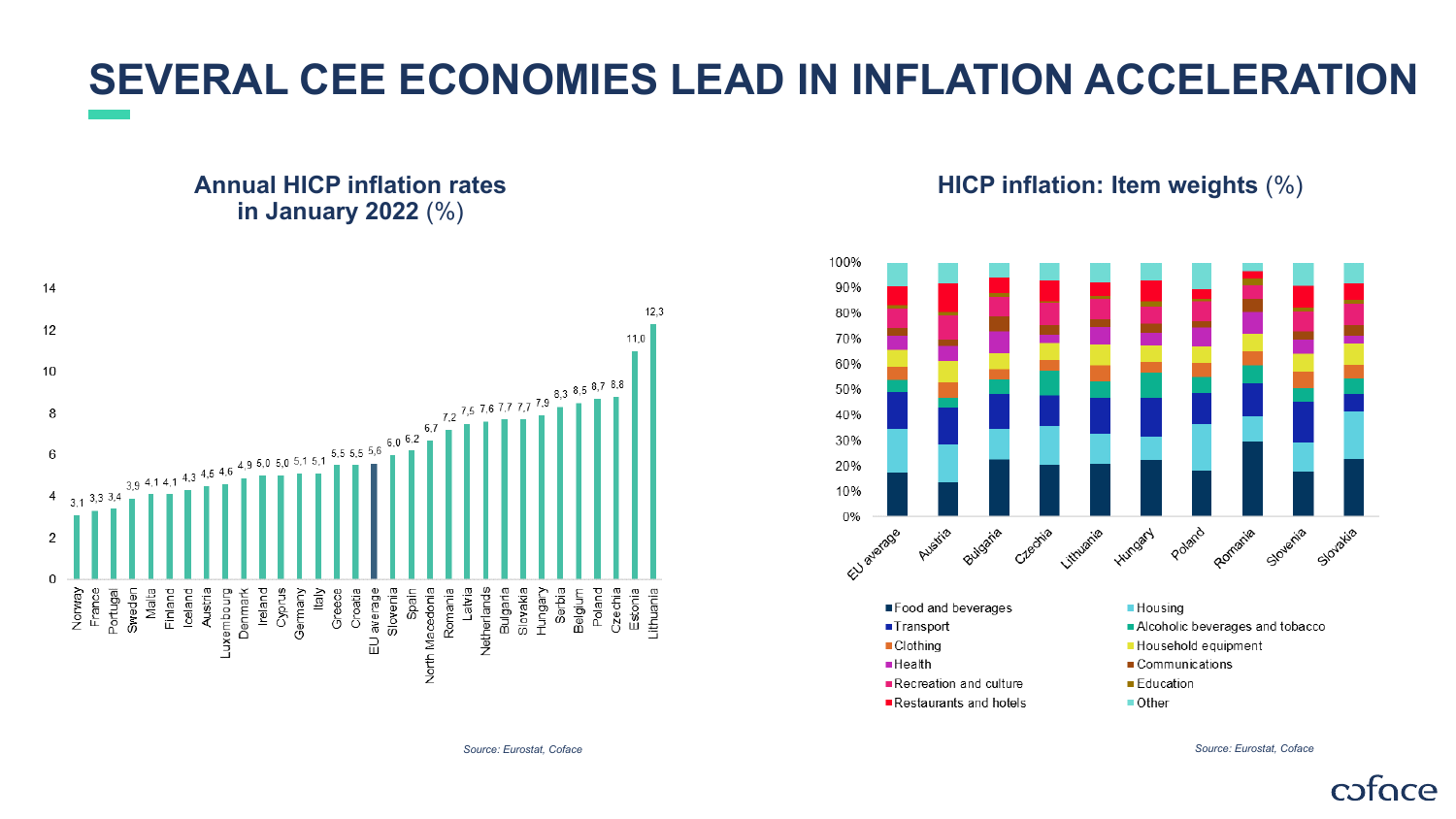# **UNCERTAINTY IMPACTS CEE CURRENCIES**

#### **Exchange rates of selected CEE currencies** (3 Jan 2022=100)

![](_page_8_Figure_2.jpeg)

#### **Exchange rate of Russian rouble** (3 Jan 2022=100)

![](_page_8_Figure_4.jpeg)

coface